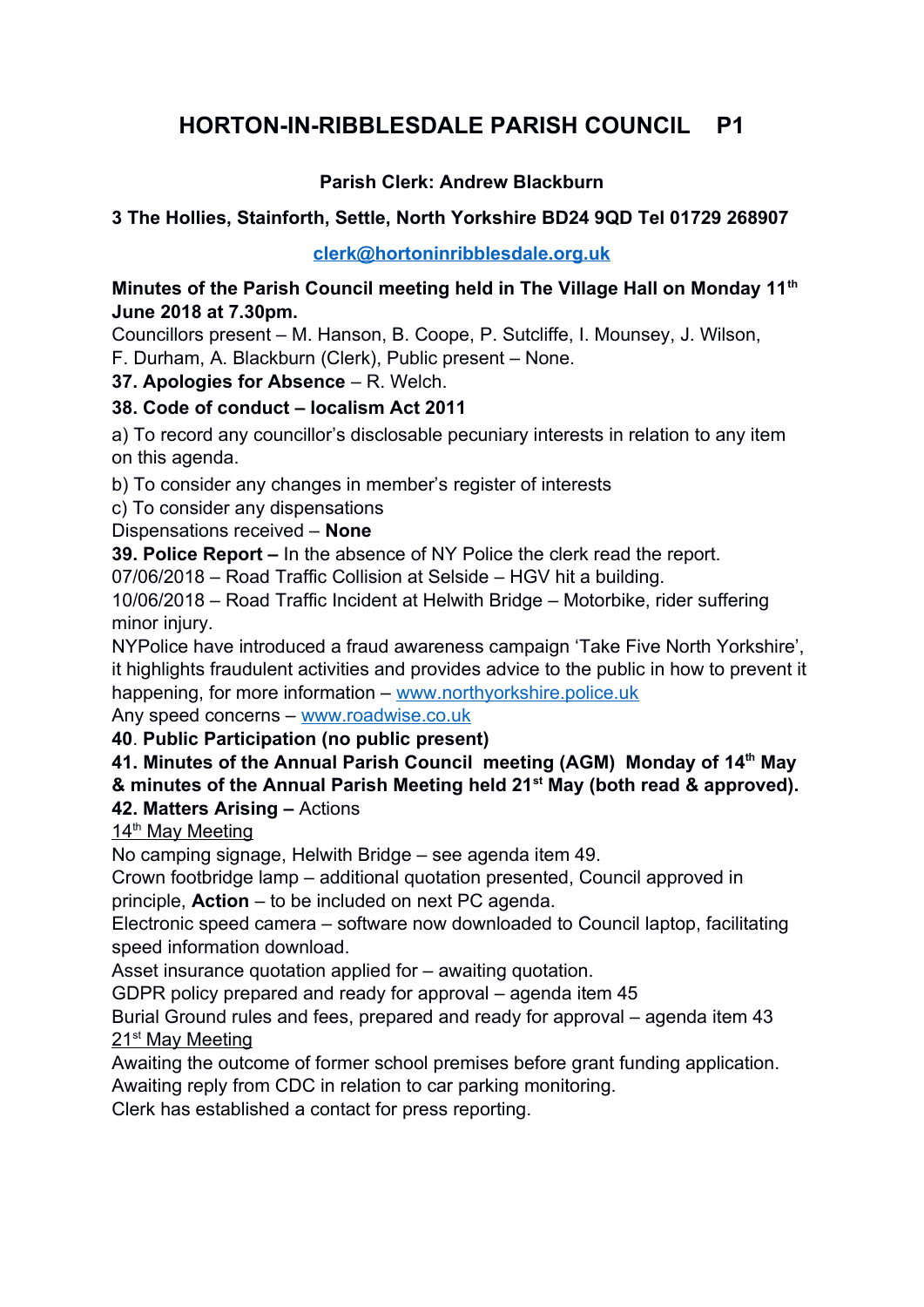# **Minutes of the Parish Council meeting held in The Village Hall on Monday 11th June 2018 at 7.30pm. P2**

## **43 Burial Ground rules and Review (resolved)**

Fees and rules for the Parish Council Burial Ground were reviewed and Council resolved to accept the proposed increase of charges.

**Action** – Clerk to inform the cemetery registrar and sexton, and to publish the latest charges.

## **44. Local Plan - Review**

Council reviewed the existing local plan for the parish, discussed amendments.

**Action** – Clerk to prepare the new amended plan for inclusion on the July agenda.

# **45. General Data Protection Regulations – Policy (resolved)**

Council reviewed the Parish Council GDPR policy prepared by the Clerk, and the Records Management policy as recommended by the National Association of Local Councils (NALC). Council resolved to approve both documents.

**Action** – Clerk to publish the approved documents on the website.

# **46. Standing Orders – Review & Amendments (resolved)**

Council reviewed the proposed amendments to standing orders as recommended by NALC, these amendments include various additional orders reflecting legislative obligations applicable to the Parish Council, Council approved the document. **Action** – Clerk to publish document on the website.

## **47. Horton Notice Board**

Clerk reported to Council that the large notice board at Horton in Ribblesdale was in a poor state, with a lock proving inoperative and perspex screen loose, also the timber posts were in a poor state. Councillor Durham informed Council of the poor state of the notice board at Selside.

**Action** – Clerk to research costings of new notice boards, place on July agenda **48. School Report (Including Exhibition Governor – Rep position-resolved)** Councillor Durham informed Council of the latest position on the former school premises. The Parish Council agreeing to support the Community Group in their

efforts to retain the building for the future benefit of the community.

Councillor I. Mounsey was appointed School Exhibition Governor representative for Council. **Action** – Clerk to inform the Governors of this appointment.

# **49. Helwith Bridge – No Camping Signage (resolved)**

Council considered the 'No Camping', signage as presented by the Clerk.

A decision was made to purchase two signs, to be fixed on posts in the car park.

**Action** – Clerk to purchase signs and fix to selected posts.

## **50. Defibrillator (resolved)**

Council reviewed request made for a spare set of replacement pads for the defibrillator at Horton, Council approved the purchase – defibrillator fund.

**Action** – Clerk to purchase additional pads.

# **51. Three Peaks Art Group – (Donation – resolved)**

Council resolved to approve the £100 donation provided to the Three Peaks Art Group, for the promotion of local artists.